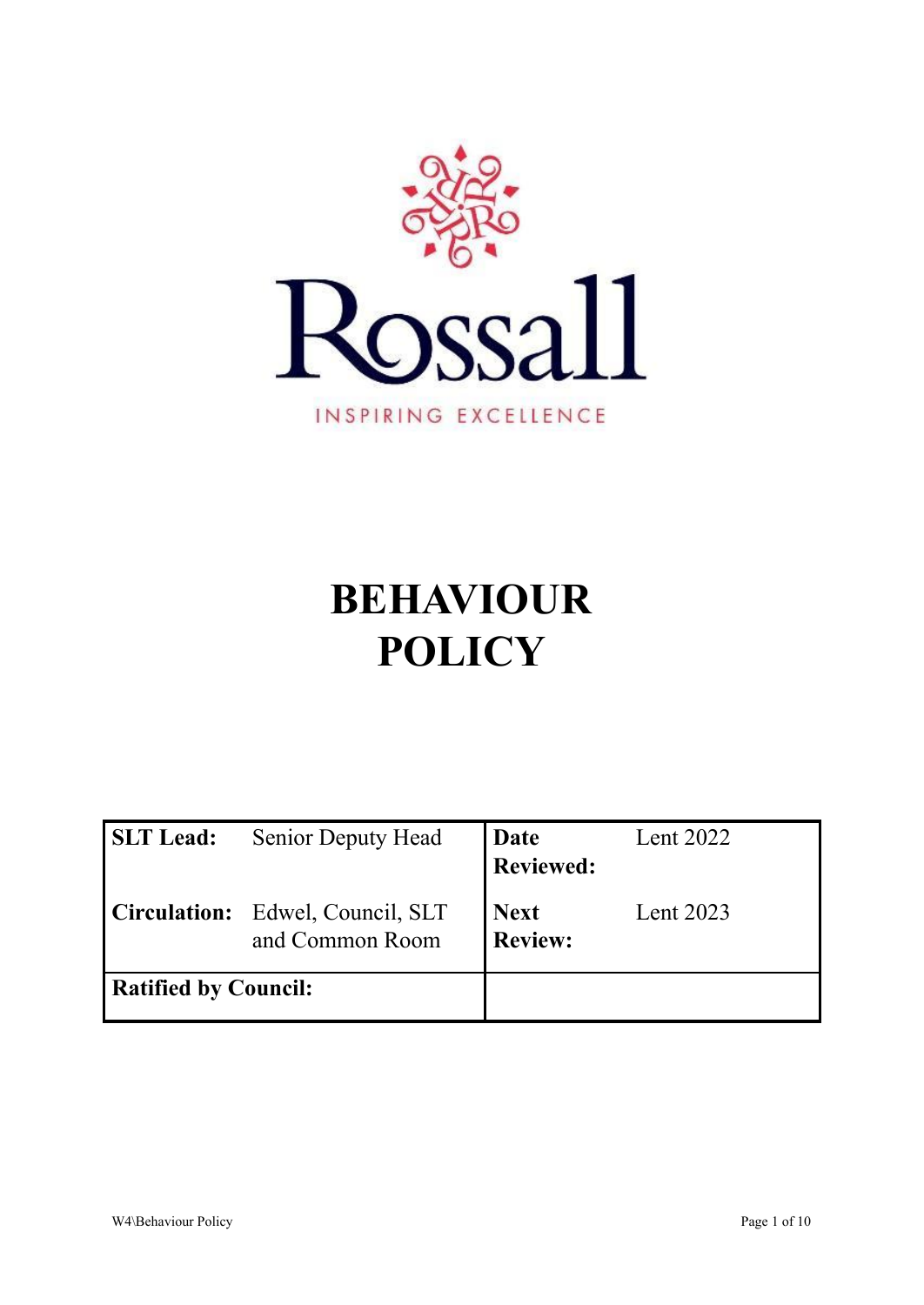# **ROSSALL SCHOOL**

# **BEHAVIOUR POLICY**

Rossall School recognises that effective teaching and learning can only take place in a caring, well-ordered environment. At Rossall our behaviour policy is applied fairly and consistently, without regard to race, gender or seniority. Good discipline is important for the growth, welfare and development of our pupils. In this regard our pupils are given clear expectations, effective pastoral support and opportunities to build good social relationships. High standards of behaviour, manners and discipline are expected of all pupils at all times. Pupils are expected to behave in such a way as to be a credit to themselves and to the School*.*

Rossall bases its code of behaviour on four general principles:

- We believe in giving our best effort in all things, at all times and fulfilling our commitments
- We believe in trying to be a positive influence in what we do, and encouraging others to do the same
- We believe in being courteous, considerate, compassionate and respectful to others
- We believe in taking pride in ourselves, in our ideals and our environment

Particular attention is drawn to the following points:

- Rossall encourages all of its pupils to show respect for each other.
- All pupils should be aware that the School expects high standards of appearance at all times. Pupils must travel to and from School in uniform unless they have permission to wear alternative clothing.
- All pupils are expected to know and display basic 'good manners'. Staff will make clear their expectations in this respect.
- All conduct that is anti-social, serves to bring discredit or disrepute to the School, whether on the premises, or elsewhere is deemed a breach of School Rules.
- Disruption in lessons is not acceptable and will be dealt with firmly.
- The use of mobile phones during lessons and outside of Houses during the school day is prohibited unless pupils are authorised to do so by staff. School staff can confiscate a mobile phone as a disciplinary penalty under the school behaviour policy, and have a legal defence in respect of this in the Education and Inspections Act 2006 (section 94). Phones will be taken to the DH's office and released on payment of a fine.
- Public displays of intimacy and sexual activity between pupils when in the care of the School will be liable for a sanction.
- Bullying is not acceptable in any form and pupils are educated in the School's anti-bullying policy and must embrace it.
- We will impose sanctions on any pupil who misuses technology to bully, harass or abuse another pupil in line with our anti-bullying policy. See anti-bullying policy (link)
- We impose sanctions on those who access pornography or sext with greater sanction of those who choose to disseminate images and material.
- **●** Rossall strongly disapproves of the abuse of alcohol, drugs, legal highs, vaping juice and tobacco. The school will act accordingly and pupils should expect to be dealt with in accordance with the school rules.
- **●** Vandalism and theft will be dealt with firmly with either, but certainly the latter, likely to lead to permanent exclusion.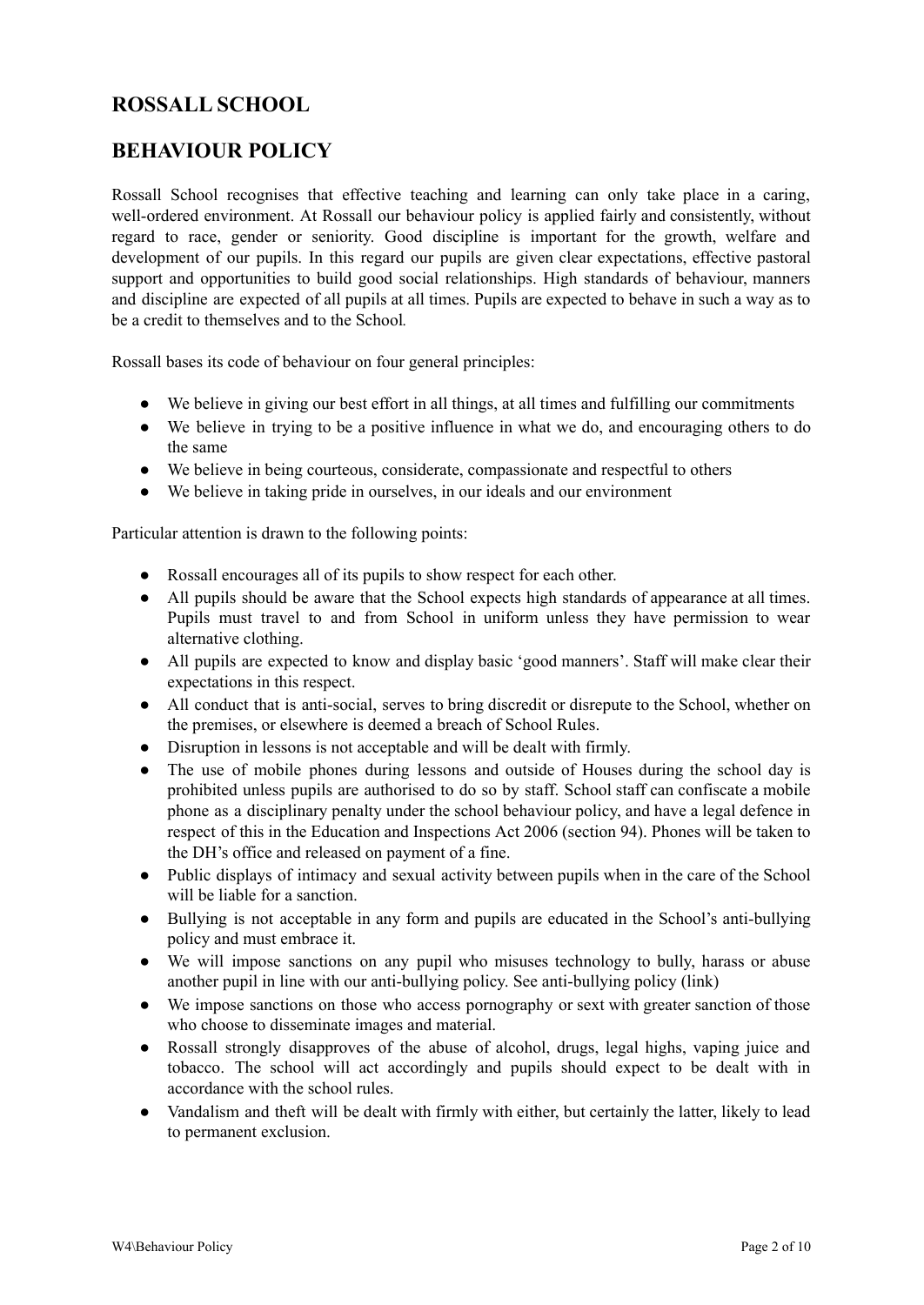These points are supported by positive reinforcement and, where necessary, appropriate sanctions. Sanctions will be at a level that reflects the severity of the offence, the possible influence on others and the maturity of the pupil.

# **CORPORAL PUNISHMENT IS NOT USED OR THREATENED AT ROSSALL**

#### Roles and Responsibilities

**Council:** has a role in promoting good behaviour, to review the relevant policies and support the school in maintaining standards thus ensuring an orderly and safe environment for Pupils and staff.

**Headmaster:** supported by the Senior Deputy Head, Head of Senior School, Head of the Preparatory School, Deputy Head of Preparatory School, and Deputy Head (Safeguarding and Boarding) is responsible for the day to day management and implementation of the policy and procedures and supporting staff in ensuring positive behaviour.

**Teachers and Support staff:** will be responsible for ensuring the policy and procedures are followed and consistently and fairly applied to all pupils. Discipline in the classroom and around the school is the responsibility of all teachers.

**Parents:** are expected to take responsibility for the behaviour of their child. They will be encouraged to work in partnership with the school and will have the opportunity to raise any issues with the school.

**Pupils:** will be expected to take responsibility for their own behaviour and to report any breaches of this policy.

#### Rewards

An ethos of praise and encouragement is central to the promotion of good behaviour. Rewards motivate pupils to realise that good behaviour is valued. A range of rewards both formal and informal value achievement and positive behaviour. Whenever possible pupils are encouraged and rewarded. Pupils thrive on praise and this is recognised through our reward system which offers the opportunity to reward pupils for exceptional work, progress or behaviour, making a contribution to the community and participating in extracurricular activities. Rewards are recorded on our school database iSAMS and recognised in whole school, sectional and year assemblies as well as on an individual level through communication with pupils and parents.

#### Sanctions

Responsible behaviour is the expectation and is encouraged at all times both in and outside the classroom. Pupils who display behaviour which break the rules are dealt with firmly and fairly. A variety of sanctions are available to be used as and when it is considered appropriate. These include measures designed to ensure that the pupil makes some form of reparation for his or her misbehaviour and take into account frequency/regularity of such behaviour. Persistent misbehaviour and disruption will lead to contact with parents to discuss the issues and explore solutions. At Rossall behavioural sanctions are applied with reference to a detailed schedule to ensure consistency as far as possible. Rossall reserves the right to deal with minor offences in house without reference to parents. Year Heads and Houseparents are part of this process and deal with minor offences. All serious incidents are brought to the attention of the Senior Deputy Head, the Head of the Senior School, Deputy Head (Safeguarding and Boarding) or the Head of the Preparatory School who will inform the Head. Decisions on pupil behaviour will be made in relation to the evidence available. A decision will be on the basis of the balance of probability not "beyond reasonable doubt".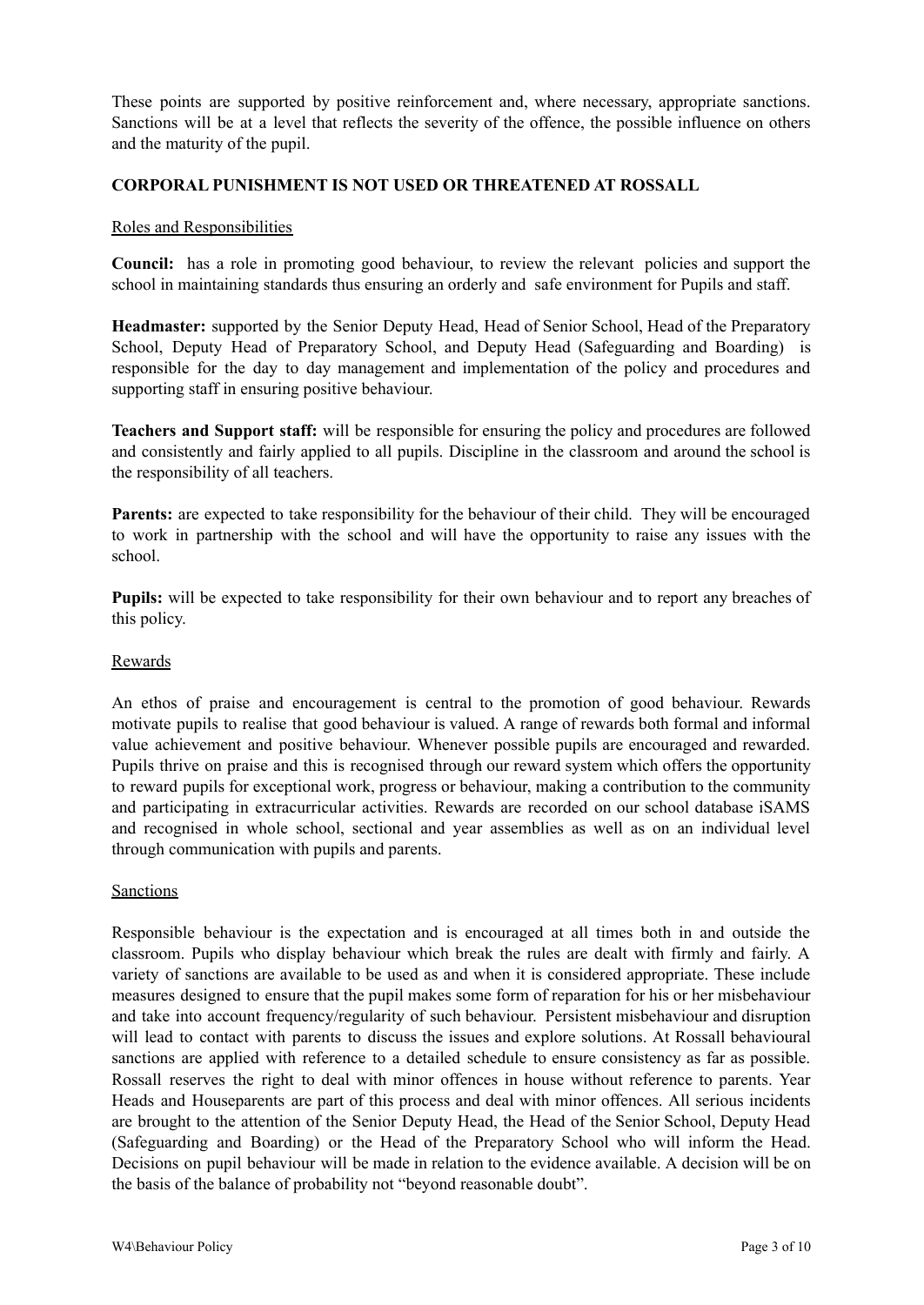Temporary and Permanent Exclusion are only used for serious offences and normally when all other school sanctions have been applied. Serious incidents are recorded in the serious incident log and electronic records are kept of all other disciplinary issues.

In brief, rewards and sanctions include the following:

# **Rewards**

Verbal and written praise House Points (Preparatory School) Record of reward on iSAMS that is communicated home Commendations Tokens leading to Lower School Award HM Academic Award HM Kindness Award Postcards home from teachers High Effort Grades on Grade Cards and Reports **Certificates** Awards i.e. School and House Colours Posts of responsibility Prize Day awards

## **Sanctions**

Remedial discussion Reprimand Code of Conduct (Preparatory School) Carrying out a useful task in the school Completion of assigned work or additional written work Removal of pupil from lesson Detain at the end of the lesson Withholding privileges such as participation in school trips or events where these do not form an essential part of the curriculum Detention Internal suspension Letter home Placing on behaviour report House gating Temporary exclusion Permanent exclusion

# **EXPECTATIONS WITHIN EYFS**

Children in the Early Years Foundation Stage are in their most formative years with regards to understanding that they control their own behaviour and that all actions are a choice. Behavioural expectations will be explained through a variety of mediums to ensure that all children are aware in a language which is most age appropriate.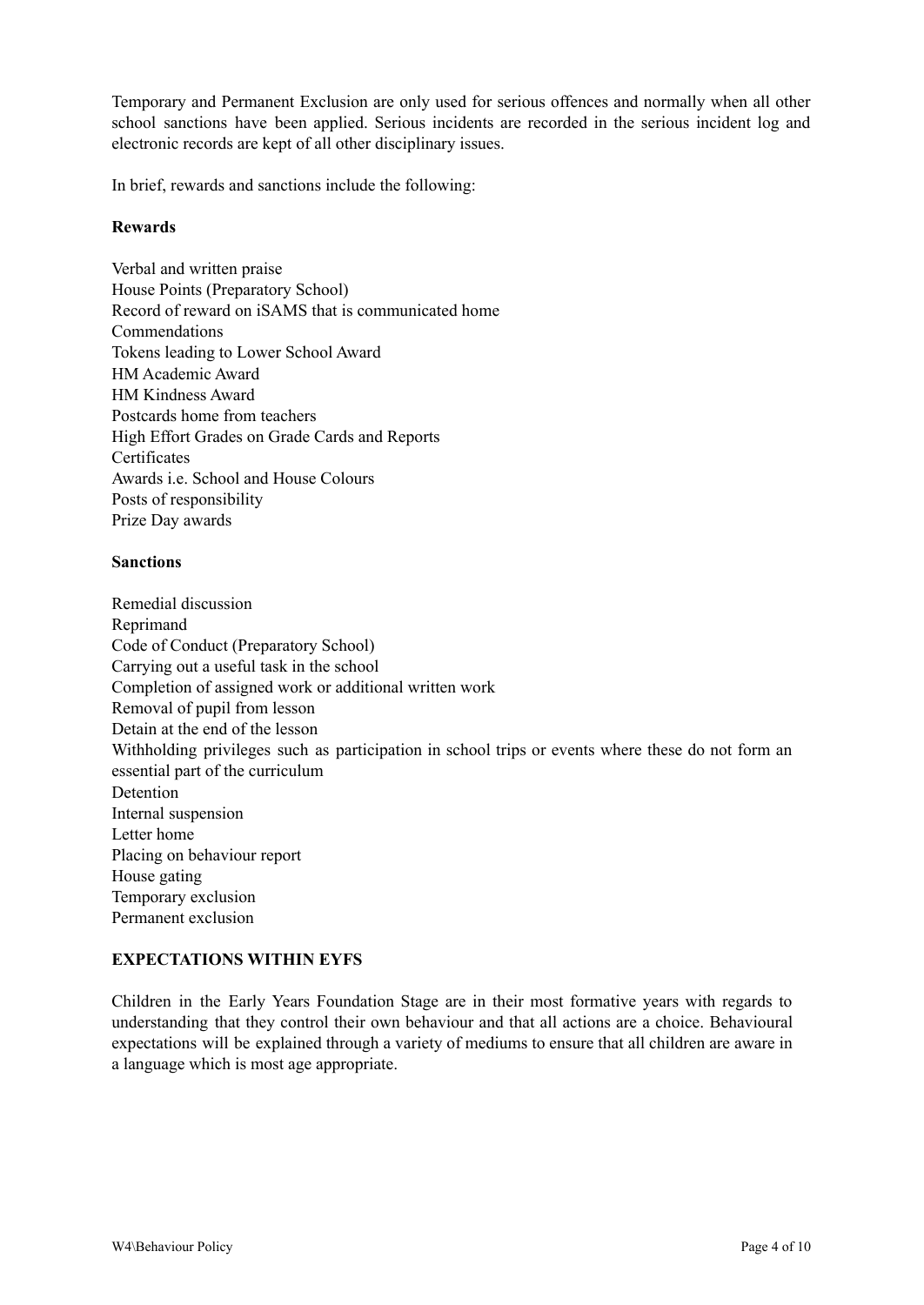# **SANCTION TARIFF AND ENTRY**

The criteria below is indicative and may be subject to change depending on the case presented and the context in which the pupil's action takes place. If pupil's behaviour falls outside of descriptors then an appropriate sanction will be applied.

Pupils may be required to undertake forms of counselling in addition to or in place of a sanction.

**Departmental/Staff Detention** (Member of staff to organise supervision and inform pupil liaising with HoD where necessary)

- 1. Academic eg. no prep, poor quality work, not meeting a deadline, cheating and plagiarism, repeated no resources after a warning.
- 2. Low level disruption in class impacting on learning

#### Entry of Sanction

Academic staff to enter on iSAMS (HoDs to monitor by communication with Department and refer to Head of Year where necessary)

**Head of Section Detention** (HoYs/HoS to authorise and supervise pupils)

- 1. Repeat offenders
- 2. Cutting a school commitment
- 3. Late for school repeatedly
- 4. Off site without permission (+House gating for boarders)
- 5. Motor vehicle offences (suspension of right to drive to school)
- 6. L1 smoking
- 7. L1 drinking
- 8. L1 vaping
- 9. Appearance
- 10. Lack of respect for others (including all staff)
- 11. Non-academic breach of school rules
- 12. Low level (unsustained) bullying

#### Entry of Sanction

Academic staff to enter on iSAMS (HoY/HoS to authorise)

#### **Saturday Detention** (SLT to supervise)

# **Each case will be judged on its merits and may be escalated where illustrated. This tariff indicates the minimum sanction.**

- 1. Cutting HoS detention
- 2. Bringing Rossall into disrepute (or temporary/permanent exclusion)
- 3. Theft (or temporary /permanent exclusion)
- 4. Wilful damage to school/personal property (or temporary /permanent exclusion)
- 5. Serial repeat offences against the behavioural expectations of the school
- 6. Sexting/Sexual offences (or temporary/permanent exclusion)
- 7. Persistent bullying (or temporary/permanent exclusion)

#### Entry of Sanction

HoY/HoS to enter on iSAMS (SDH to authorise)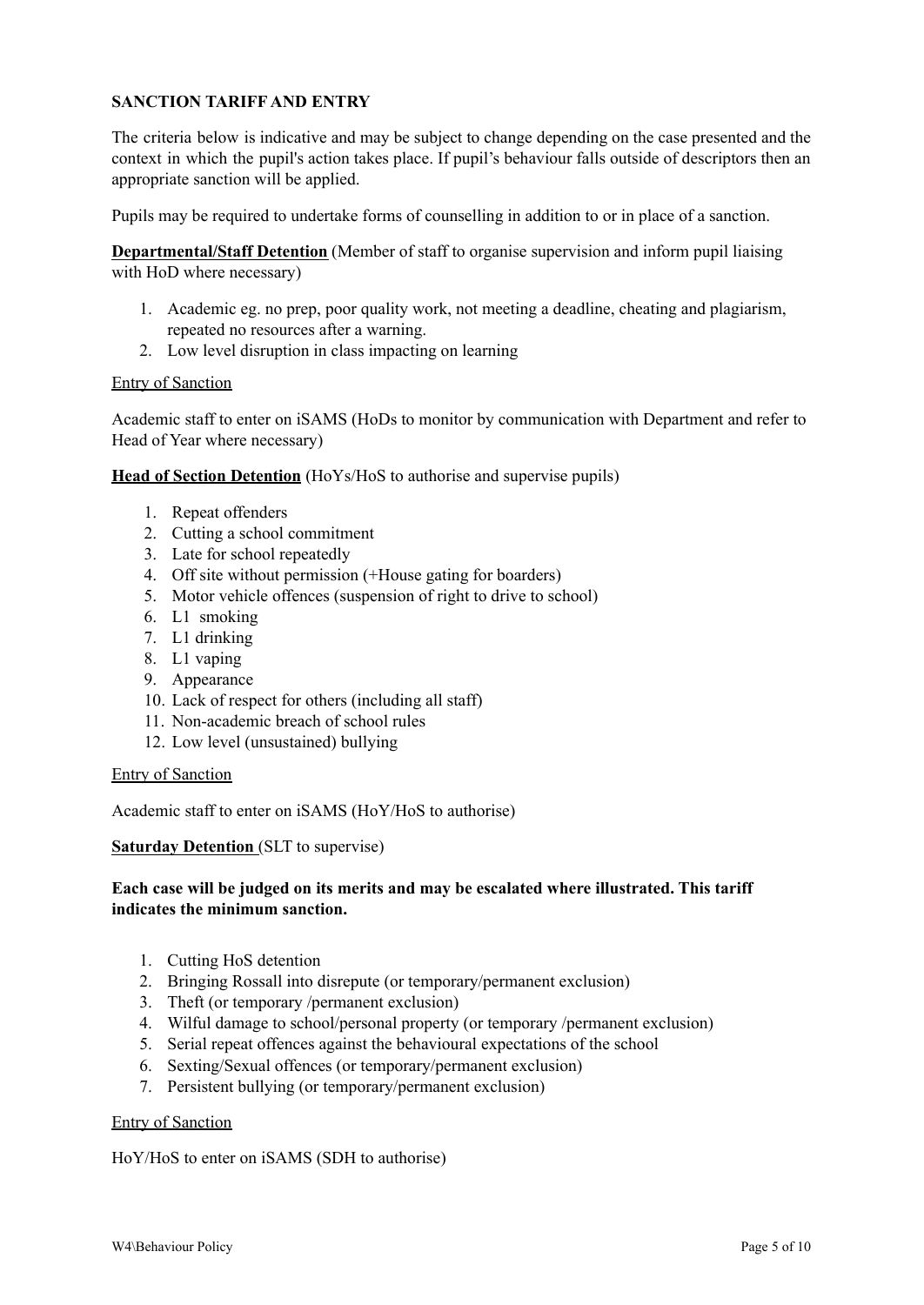# **Deputy Head/Head Sanctions**

# **Temporary or Permanent Exclusion**

## Permanent Exclusion

The School is responsible for promoting good behaviour and discipline on the part of its pupils and for securing an orderly and safe learning environment. Serious breaches of discipline will be dealt with through temporary exclusion. If problems persist, or if severe one-off instances occur, it might be judged necessary to permanently exclude. In the event of denial or difference of opinion, the Head will make a decision based on reasonableness and the weight of evidence. Only the Head or in their absence the Senior Deputy Head/ Head of Preparatory School can suspend a pupil from the school.

Before the decision is made to suspend a pupil, any incident will be investigated. If necessary pupils will be interviewed and where necessary will make statements in writing. Where appropriate, other witnesses will also be interviewed and will provide statements. Staff or other adults involved will provide referrals or statements as appropriate. Pupils are likely to be removed from class at these times and might be required to work in the Head of Preparatory School' or Deputy Head's study or be suspended from the school site. Parents may not be notified until after an investigation has concluded and a pupil may be internally suspended pending the outcome of the investigation.

Once the decision has been made to exclude a pupil, parents or guardian will be informed as soon as possible. If practicable, the parent or guardian will be asked to collect the pupil from School at the earliest opportunity. In the case of boarders, the School may remove a pupil and place them in the care of a school designated guardian until they can be collected. The cost of this will be added to the final bill.

# **INTERNAL SUSPENSION OR EXTERNAL SUSPENSION PENDING THE OUTCOME OF AN INVESTIGATION**

The School reserves the right to temporarily isolate or externally suspend a pupil for the duration of an investigation. This is done without prejudice and should be considered a neutral act. Upon completion of the investigation, the pupil will be invited to a disciplinary meeting with either the Senior Deputy Head or Headmaster. This provision is in place to:

i) ensure the safety and wellbeing of all pupils during the course of an investigation

ii) de-escalate situations and maintain distance between those involved in an incident

Typically, suspension of this type is invoked, in situations relating to the possible the possession or distribution of drugs, any allegation(s) of peer-on-peer abuse (sexual, physical, emotional or otherwise) or an allegation of theft or criminal damage.

## **Offences likely to result in a temporary or permanent exclusion**

If a temporary exclusion is given, another offence of similar seriousness is likely to result in a permanent exclusion. Offences such as those below are likely to result in exclusion. (This is not an exhaustive list)

- Gambling
- Possession of a weapon
- Selling or buying illicit goods
- Fighting/striking another pupil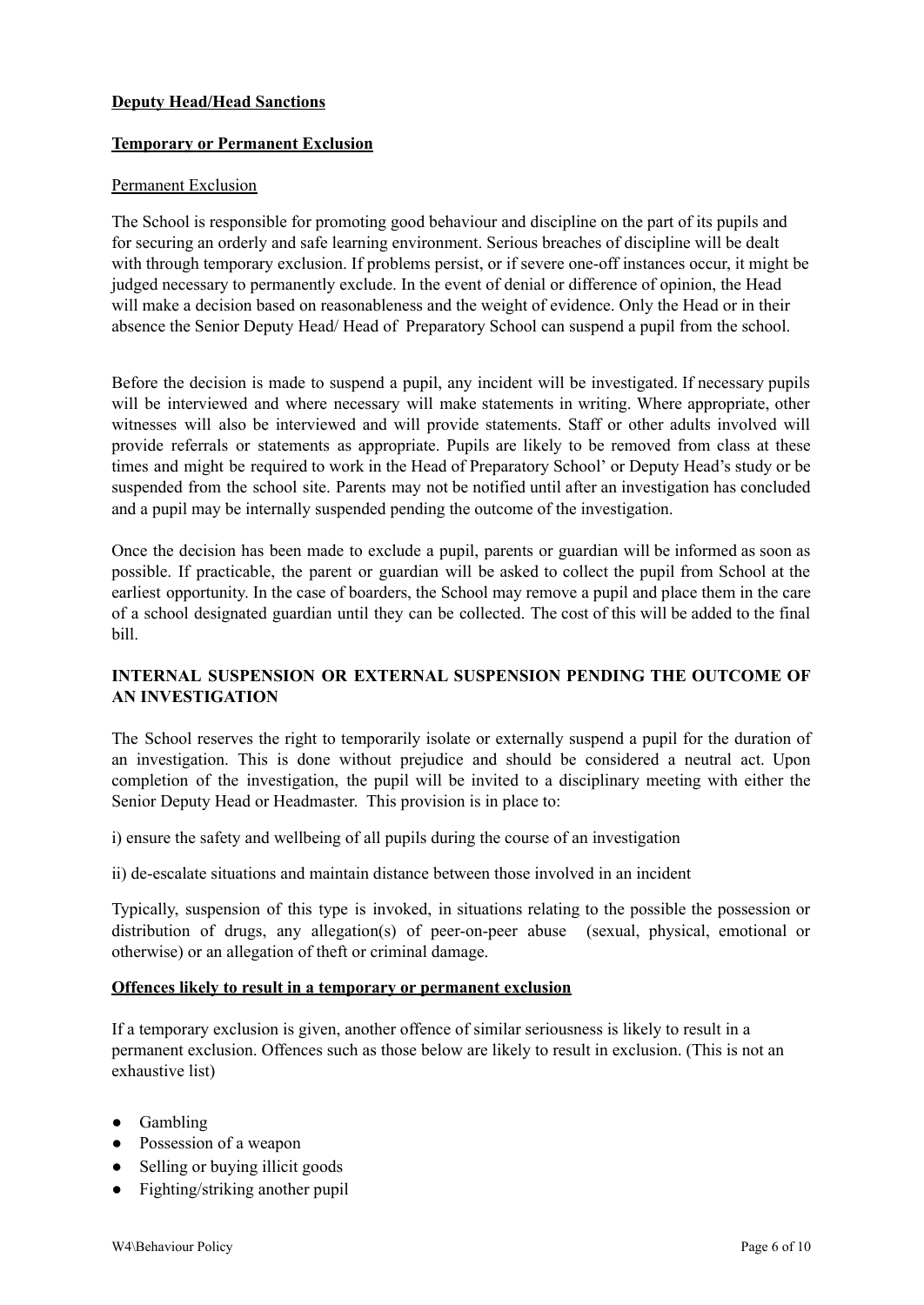- Breaking bans and thereafter acting in a dangerous manner
- Consumption, possession or sale of alcohol
- Drugs/ Legal highs use, possession or supply
- Sexual offences including the viewing of and dissemination of pornography and sexted images
- Smoking indoors
- Vaping indoors
- Vaping juice/devices use, possession or supply.
- Off-site overnight without permission
- $\bullet$  Smoking offence L5 (On Review)
- Vaping offence L5 (On Review)
- Exiting Boarding House after Call without permission
- Repeated violation of school rules
- Presenting a significant risk to the health and safety of other pupils
- Endangering the lives of others through irresponsible behaviour
- Bringing the school into disrepute whether in or out of school
- Inappropriate appearance (e.g. haircut/hair colour) which might result in an internal suspension
- Theft
- Illegal use of vehicles and carrying passengers without proper authorisation
- Persistent, repeated or sustained bullying

#### **Smoking Offences**

Smoking sanctions apply to pupils who are caught smoking or are caught smelling strongly of cigarette smoke or are caught with other known smokers who are smoking or are in possession of the paraphernalia of smoking. Smoking indoors may incur temporary or permanent exclusion without reference to Levels 1 - 4 if the case is deemed to be in serious violation of school rules.

#### Levels

All levels will incur a letter home with House gating for one week for boarders.

- 1. HoY detention
- 2. Smoking cessation course
- 3. Smoking cessation course plus an anti-smoking presentation by the pupil
- 4. Smoking Review and continued attendance of smoking cessation courses
- 5. Temporary or permanent exclusion (on review)

#### Vaping Offences

Vaping sanctions apply to pupils who are caught vaping or are caught with other known vapers who are vaping or are in possession of the paraphernalia associated with vaping. Vaping indoors may incur temporary or permanent exclusion without reference to Levels 1 - 4 if the case is deemed to be in serious violation of school rules.

## Levels

All levels will incur a letter home with House gating for one week for boarders.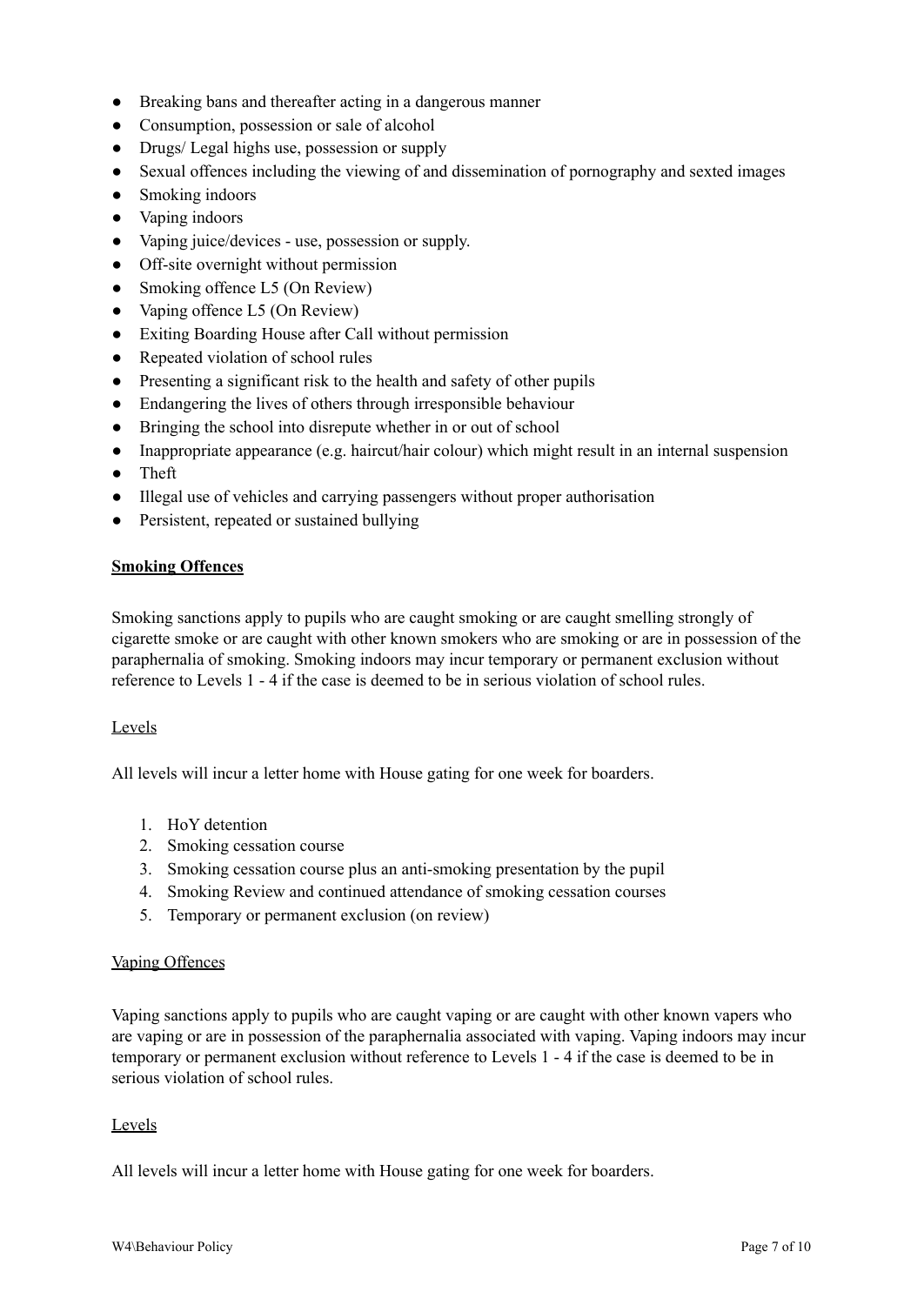- 1. HoY detention
- 2. Vaping cessation course
- 3. Vaping cessation course plus an anti-vaping presentation by the pupil
- 4. Vaping Review and continued attendance of vaping cessation courses
- 5. Temporary or permanent exclusion (on review)

# **Drinking Offences**

Level 3 may be invoked without reference to Level 1 and Level 2 if the case is deemed a serious violation of school rules.

# Levels

All levels will incur a letter home with House gating for the number of weeks matching the level number eg. Level 1 will be one week.

- 1. HoY detention
- 2. Saturday Detention and an anti-drinking presentation
- 3. Temporary or Permanent Exclusion (ON REVIEW)

# **House Sanctions**

House gating (The pupil being kept in House over the weekends and on site during the week during free time: Applied to boarders)

- Applied to drinking,vaping and smoking offences before level of suspension
- Applied to off site without permission
- Persistent failure to complete academic work

## House Inspection and Supervision

- Untidy room
- Cutting meals
- Inappropriate use of study time
- Inappropriate displays of affection

## Parade (The pupil is to be outside the HoP's house door prior to breakfast in full uniform)

- Bedtime issues
- Wake up issues

## Searching and Confiscation

Searching pupils and confiscation of items found is explained in the Searching and Confiscation Policy (W21).

## Physical Restraint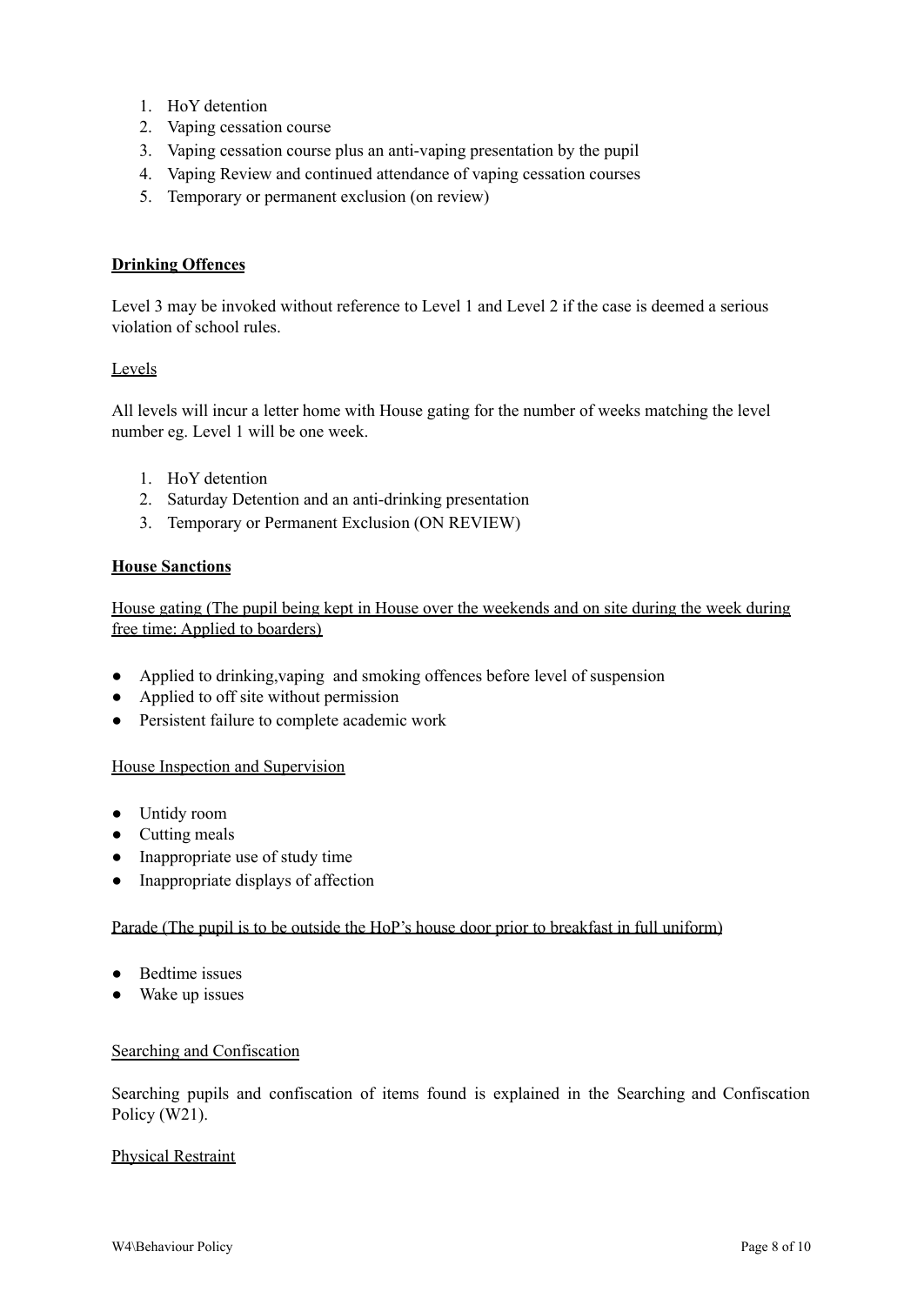As stated in the Code of Conduct for Staff, any physical restraint is only permissible when a child is felt likely to inflict an injury on themselves or on another and then only as a last resort, when all efforts to diffuse the situation have failed. Another member of Staff should, if possible, be present as a witness if prior to communication with a pupil it was judged that the pupil was in an agitated state. All incidents of this kind will be recorded and a record kept centrally by the Senior Deputy Head.

## Handling allegations or accusations against a member of Staff

All allegations will be taken seriously and investigated fully.

If, in the course of an investigation, it is found that a pupil has made a false or malicious allegation against a member of staff, a decision will be taken by the Headmaster as to what level of sanction should be applied.

In the event of an unfounded allegation or accusation related to safeguarding, the issue will be dealt with in accordance with the Allegations of Abuse Policy (W2).

## Transition

The definition of a successful transition for children is that they have:

- Developed new friendships and improved their self-esteem and confidence.
- Settled so well in school life that they caused no concerns to their parents.
- Shown an increasing interest in school and school work.
- Got used to their new routines and school organisation with great ease.
- Behave positively and confidently in their new environment.

In order to settle pupils into new environments, new classes, new school years or the transition from Preparatory School to Senior School, Rossall employs a range of strategies. These include formal and informal buddying of pupils with other pupils, taster days and pre-visits to classes, boarding houses and school in the evening and day for external pupils to meet those who are already established at Rossall. Induction in terms of Behaviour takes place at various stages.

#### Involving Outside Agencies

The school works positively with external agencies, seeking appropriate support for pupils with particular needs. Pupils are referred to such agencies with the knowledge and permission of their parents.

## Pupils' Involvement

The school has established mechanisms for considering and reviewing the behaviour policy through the Monitors, who meet with the Director of Sixth Form and the Headmaster on a regular basis, and through the School Council for pupils. Pupil voice is welcomed.

## Related Policies

- Anti-Bullying Policy (W3)
- Complaints Procedure (W8)
- Pupil Handbooks
- Prep School Behaviour Policy
- Equal & Diversity for Staff and Pupils (S10)
- Admissions Policy (S2)